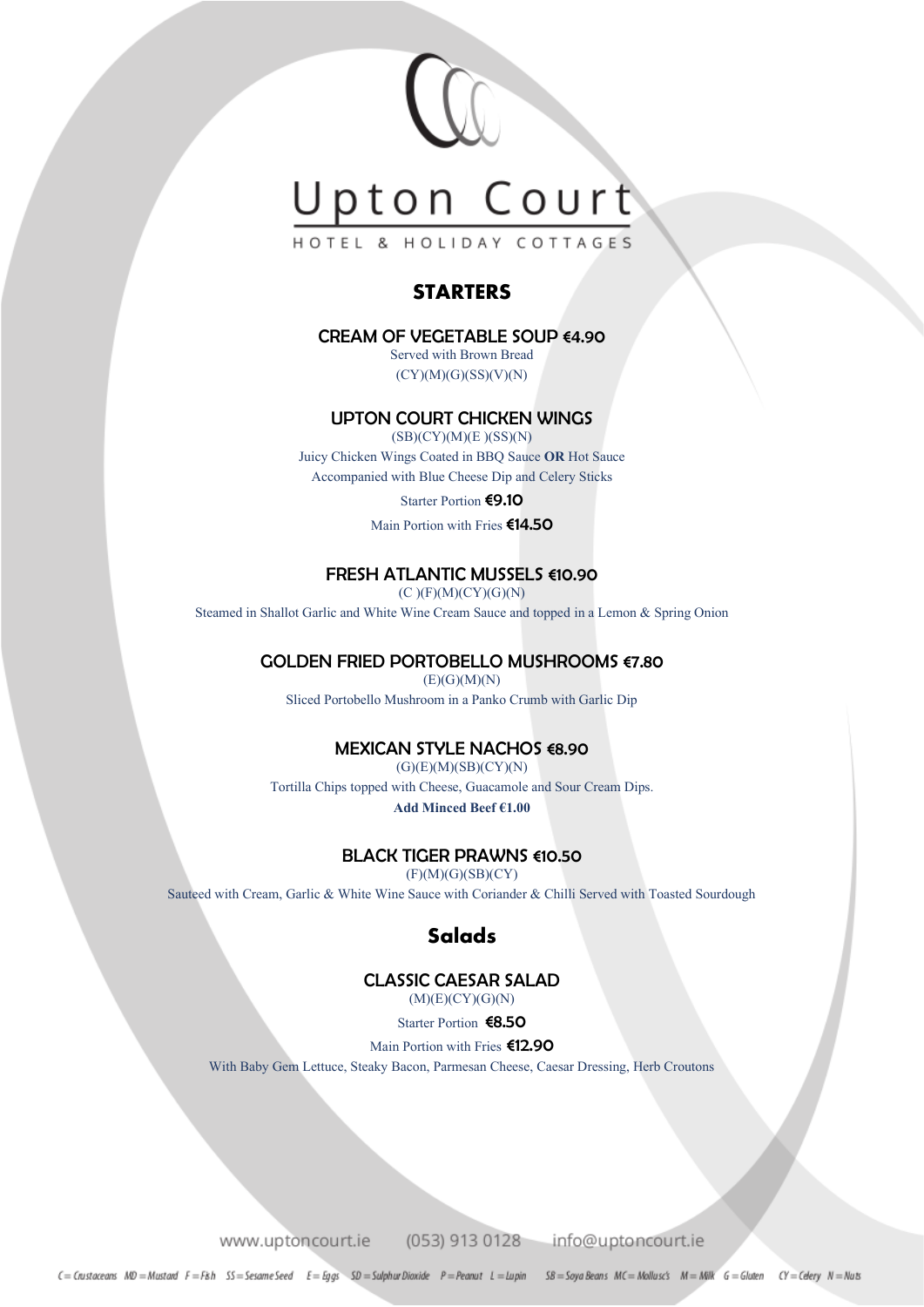

HOTEL & HOLIDAY COTTAGES

#### MOZZARELLA & HEIRLOOM TOMATO SALAD

 $(M)(SB)(CY)$ 

#### Starter Portion €8.50

Main Portion with Fries €13.50 Seasonal Garden Leaves & Basil Oil Dressing

#### WARM SMOKED SALMON SALAD

 $(F)(M)(E)(SB)(CY)$ 

Starter Portion €9.50

Main Portion with Fries €14.50 With Asparagus, Green Beans & Potatoes topped with a Poached Egg

#### MAINS

#### UPTON BURGER €15.50

 $(G)(E) (M)(SB)(CY)(G)$ 

Hereford Irish Beef served on a Toasted Brioche Bap topped with Baby Gem Lettuce, Tomato, Smoked Streaky Bacon, Apple Wood Cheddar Cheese, Bacon Jam & Fries

#### FLAMING CHICKEN BURGER €14.90

 $(G)(E)(M)(SB)(CY)(G)$ Cajun Spiced Chicken Breast served on a Toasted Brioche Bap topped with Gem Lettuce, Sliced Cheese, Cajun Spiced Mayo & Fries

#### DUO OF HAKE AND PRAWNS €23.90

 $(F)(M)(E)(SS)(SB)$ Served with Garlic Rosti Potatoes & a Tandoori Cream Sauce

#### TRADITIONAL EGG NOODLE STIR FRY

(SB)(N)(CY)(G)(SS)

With Sauteed Seasonal Vegetables Coated in a Sweet Soy Sauce, Ginger, and Sweet Chilli Sauce

#### VEGETARIAN €13.90 CHICKEN €14.90 TIGER PRAWNS €16.50

#### MONKFISH & COCONUT CURRY €22.00

 $(F)(M)(SB)(CY)$ 

Monkfish Tail served in Curry Sauce with Broccoli, Courgette, Roasted Red Pepper, Coconut & Basmati Rice

Add - Tiger Prawns €25.00

www.uptoncourt.ie (053) 913 0128 info@uptoncourt.ie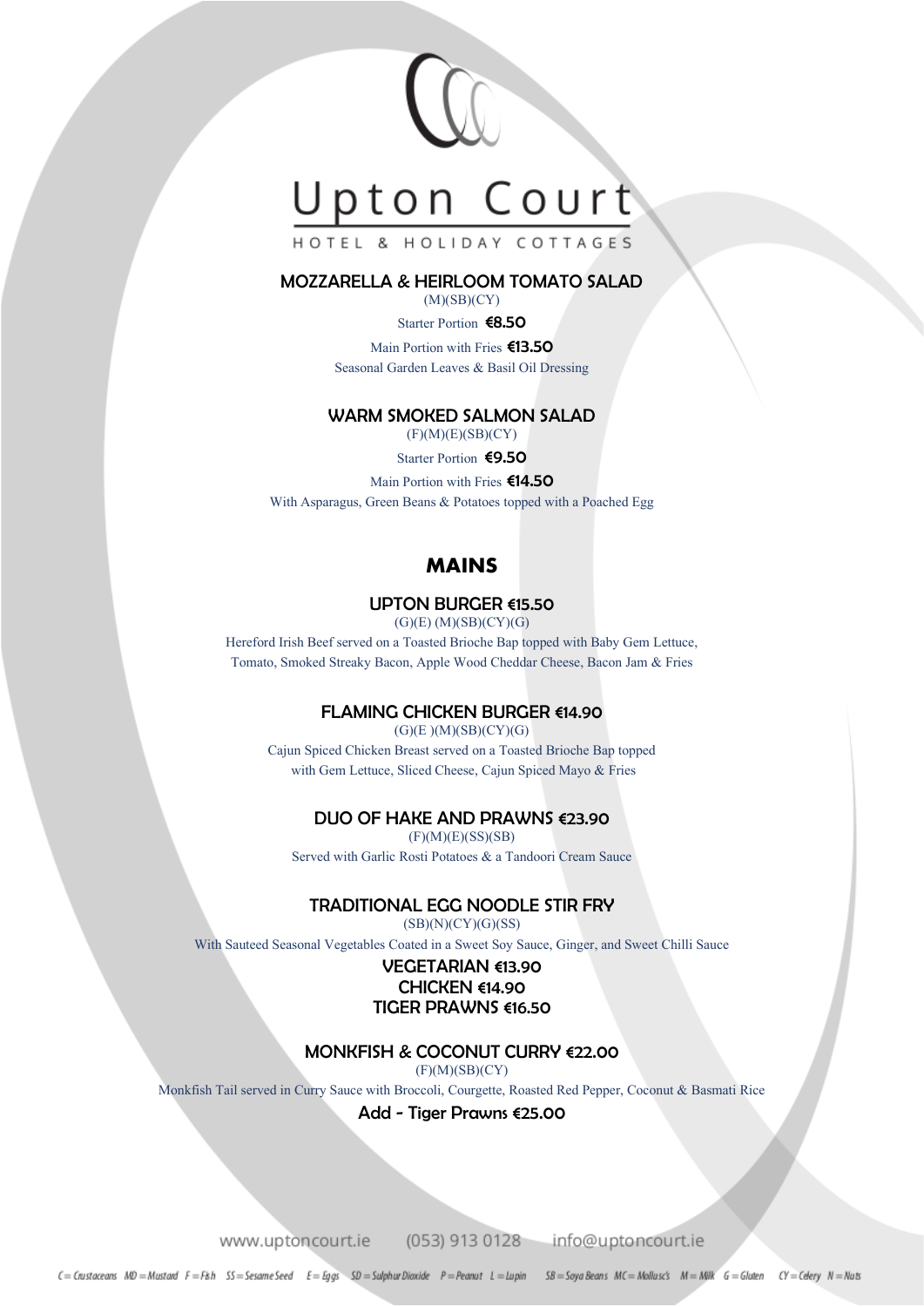

HOTEL & HOLIDAY COTTAGES

#### ITALIAN CHICKEN € 16.50

 $(M)(E)(SB)(CY)$ 

Served with a Parmesan and Smoked Paprika Crust, Potato Gratin, Charred Leeks, Tender Stem Broccoli with Sweetcorn Velouté

#### ROAST LEG OF LAMB €17.50

 $(SB)(E)(M)$ 

Served with Garlic Potatoes, Honey Roast Parsnips, Pea & Mint

#### KILMORE QUAY FISH AND CHIPS €15.80

 $(G)(F)(M)(E)(SB)$ Beer Battered Fillet of the day Served with Mushy Peas, Homemade Tartar Sauce Seared Lemon Wedges & Steak House Chips

#### PENNE ARRABIATA

 $(G)(M)(SB)$ 

Mediterranean Vegetables bound in Pasta with a Spicy Tomato Sauce, Topped with Parmesan Cheese & Garlic Bread

#### VEGETARIAN €13.90 CHICKEN €14.90 TIGER PRAWNS €16.50

#### MACAMORE BUFFALO BANGERS AND MASH €15.50

 $(M)(E)(SB)(CY)$ Buffalo Sausages with Scallion Mash with an onion Gravy.

#### MAINS

#### PEPPERED CHICKEN €15.80

 $(M)(E)(G)(SB)(CY)$ Chargrilled Pepper & Lemon Chicken with a Flat Mushroom, Crispy Onion in a Creamy Peppercorn Sauce

#### PRIME ROAST BEEF €15.50

 $(G)(SB)(M)(E)$ 

Roast Sirloin of Beef served with a Yorkshire Pudding and Red Wine jus

HOMEMADE BREADED BUTTERFLY CHICKEN € 14.50

Topped with a Spicy Tomato Salsa served with a Seasonal Salad & Chips

www.uptoncourt.ie (053) 913 0128 info@uptoncourt.ie

C= Crustaceans MD = Mustard F=F&h SS=Sesame Seed E= Eggs SD = Sulphur Dioxide P=Peanut L = Lupin SB = Saya Beans MC = Mollusc's M = MWK G = Gluten CY = Celery N = Nuts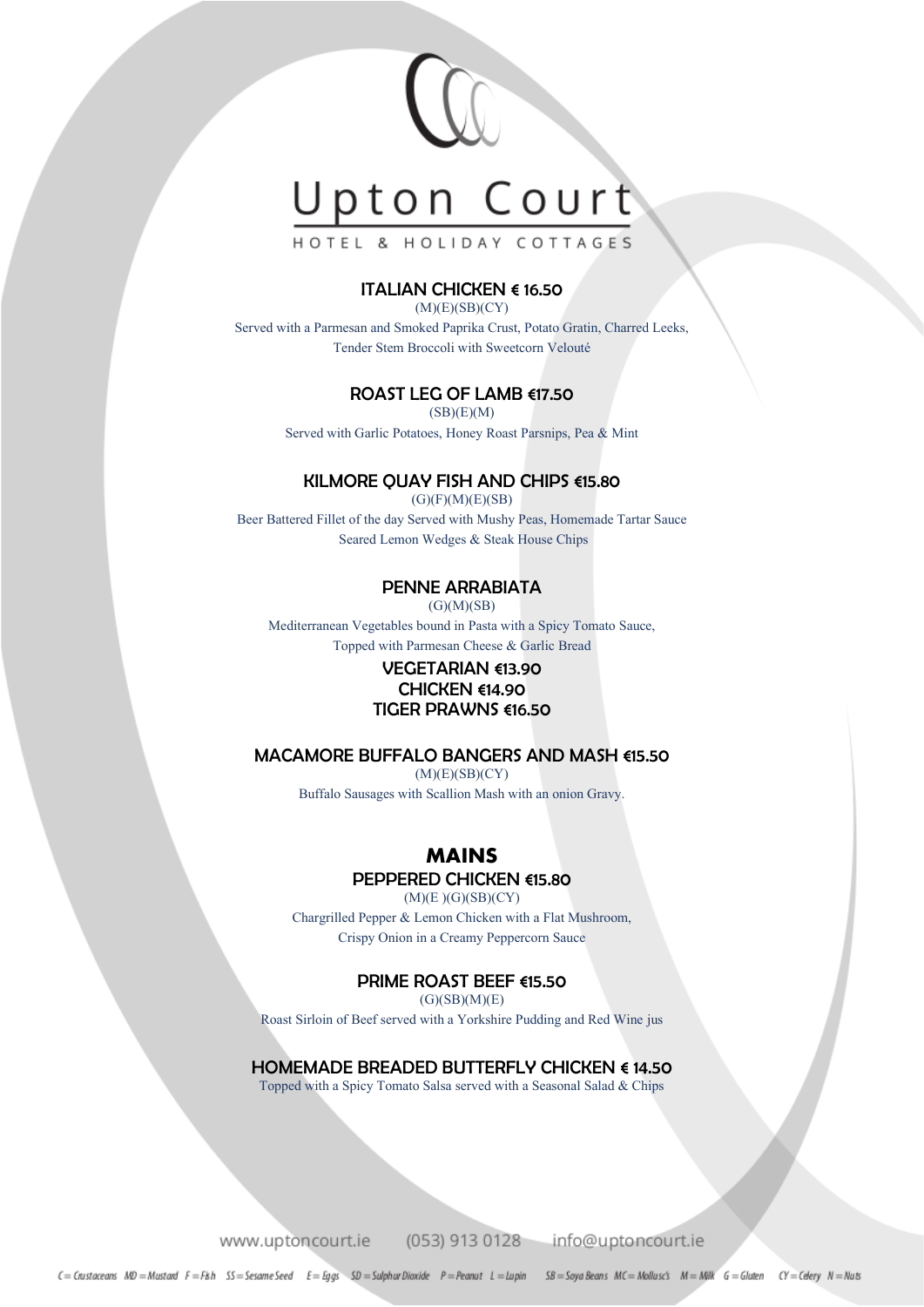

HOTEL & HOLIDAY COTTAGES

#### CAJUN CHICKEN TAGLIATELLE €14.80

 $(M)(G)(N)(SB)$ 

Chicken Bound in a Cajun Cream Sauce, Topped with Parmesan Cheese & Garlic Bread

#### PAN SEARED FILLETS OF SEABASS €24.50

 $(F)(M)(SB)(CY)$ 

Rested on Spinach and Tender Stem Broccoli, Celeriac Puree, with a white wine Sauce.

#### STEAKS SELECTION

All our Famous Steaks are choice cut 100% Irish Beef and Cooked to your liking and Accompanied with Homemade Onion Rings, Flat Cap Mushroom & Steak House Chips & a Choice of Peppercorn Sauce, Bearnaise Sauce, Garlic Butter or Red Wine Jus

#### 8oz Ribeye Steak €28.00  $(M)(G)(E)(SB)$

The Steak Lovers Steak is well Marbled and Juicy

#### 10oz Sirloin Steak €30.00

 $(M)(G)(E)(SB)$ 

Our Sirloin Steak is Prime, Hearty and Full of Flavour

#### SURF N' TURF €33.00

 $(F)(G)(M)(E)(S)(B)$ 

8 OZ Ribeye Steak & Tiger Prawns

#### CHOICE OF SANDWICHES 12-5pm

Toasted Sandwich €5.50 Fresh Sandwich €4.90 Add a Cup of Soup for €2.00

#### Panini – Spicy Chicken, Red Onion, Cheddar Cheese and Mayonnaise €10.50

Served with Chips

#### Tuna Melt Wrap €9.50

Tuna, Cheese, Sweetcorn & Mayonnaise Served with Chips

#### SIDE ORDERS

#### €3.20

CHIPS, TOSSED SALAD, GARDEN PEAS, COLESLAW, ONION RINGS, CHAMP MASH, SAUTE ONIONS & MUSHROOMS, VEG & POTATOES OF THE DAY SPICY WEDGES €3.90

www.uptoncourt.ie

(053) 913 0128 info@uptoncourt.ie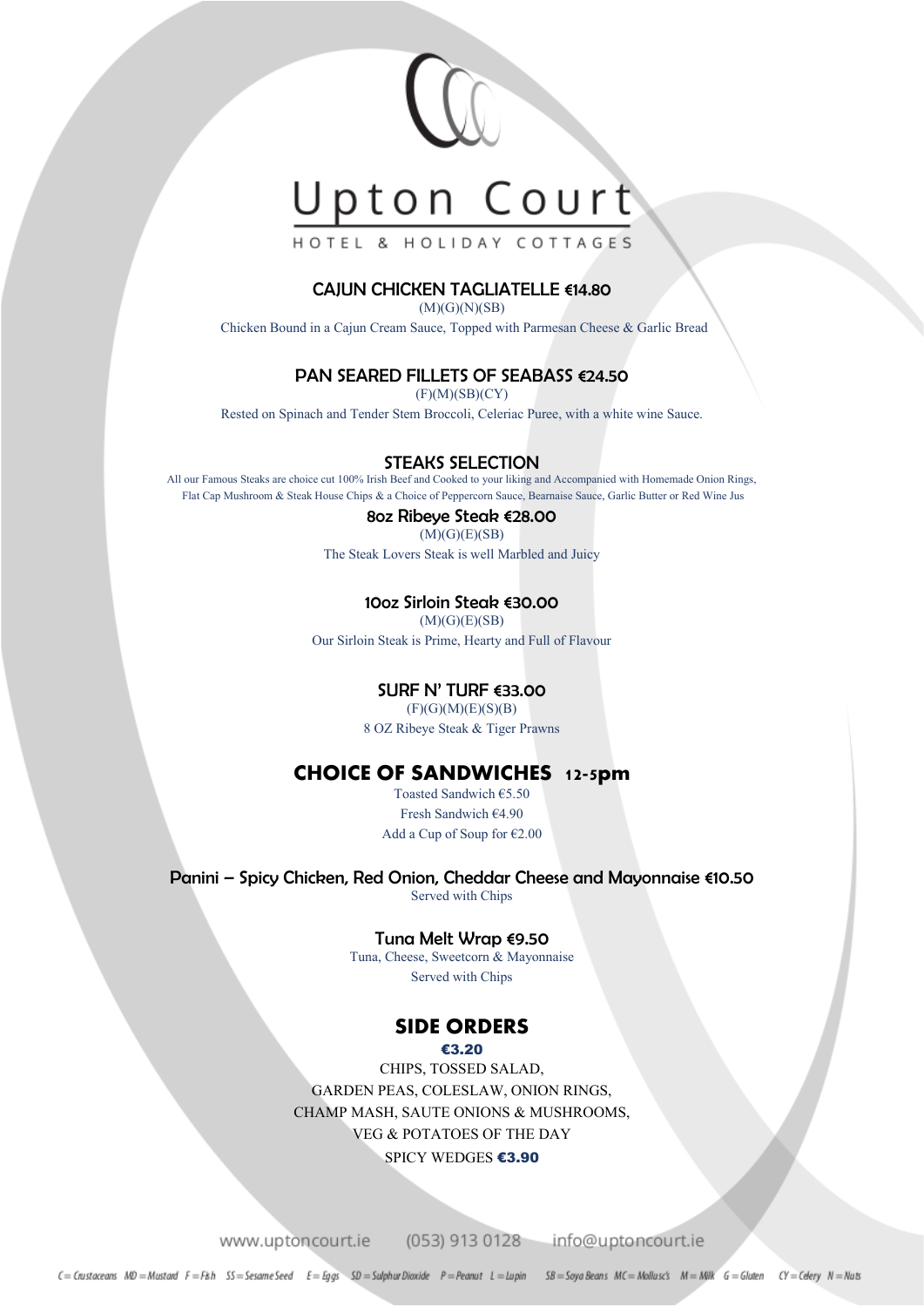

## *Gluten Free Menu*

## **Starters**

#### HOMEMADE SOUP OF THE DAY €4.90

 $(CY)(M)$ With Gluten free Bread

#### FRESH ATLANTIC MUSSELS €10.90

(C)(F)(M)(CY)(N)

Steamed in Shallot Garlic and White Wine Cream Sauce and topped in a Lemon & Spring Onion

#### BLACK TIGER PRAWNS €10.50

(F)(M)(SB)(CY)

Sauteed with Cream, Garlic & White Wine Sauce with Coriander & Chilli

#### MOZZARELLA & HEIRLOOM TOMATO SALAD  $(M)(SB)(CY)$

Starter Portion €8.50

Main Portion with Fries €13.50 Seasonal Garden Leaves & Basil Oil Dressing

#### WARM SMOKED SALMON SALAD

(F)(M)(E)(SB)(CY) Starter Portion €9.50

Main Portion with Fries €14.50

With Asparagus, Green Beans & Potatoes topped with a Poached Egg

#### KILMORE QUAY SEAFOOD CHOWDER €8.20  $(C)(F)(M)(SS)(MD)(SB)(N)$

Lightly Poached Seafood and Shellfish in a White Wine and Fish Velouté

www.uptoncourt.ie

(053) 913 0128

info@uptoncourt.ie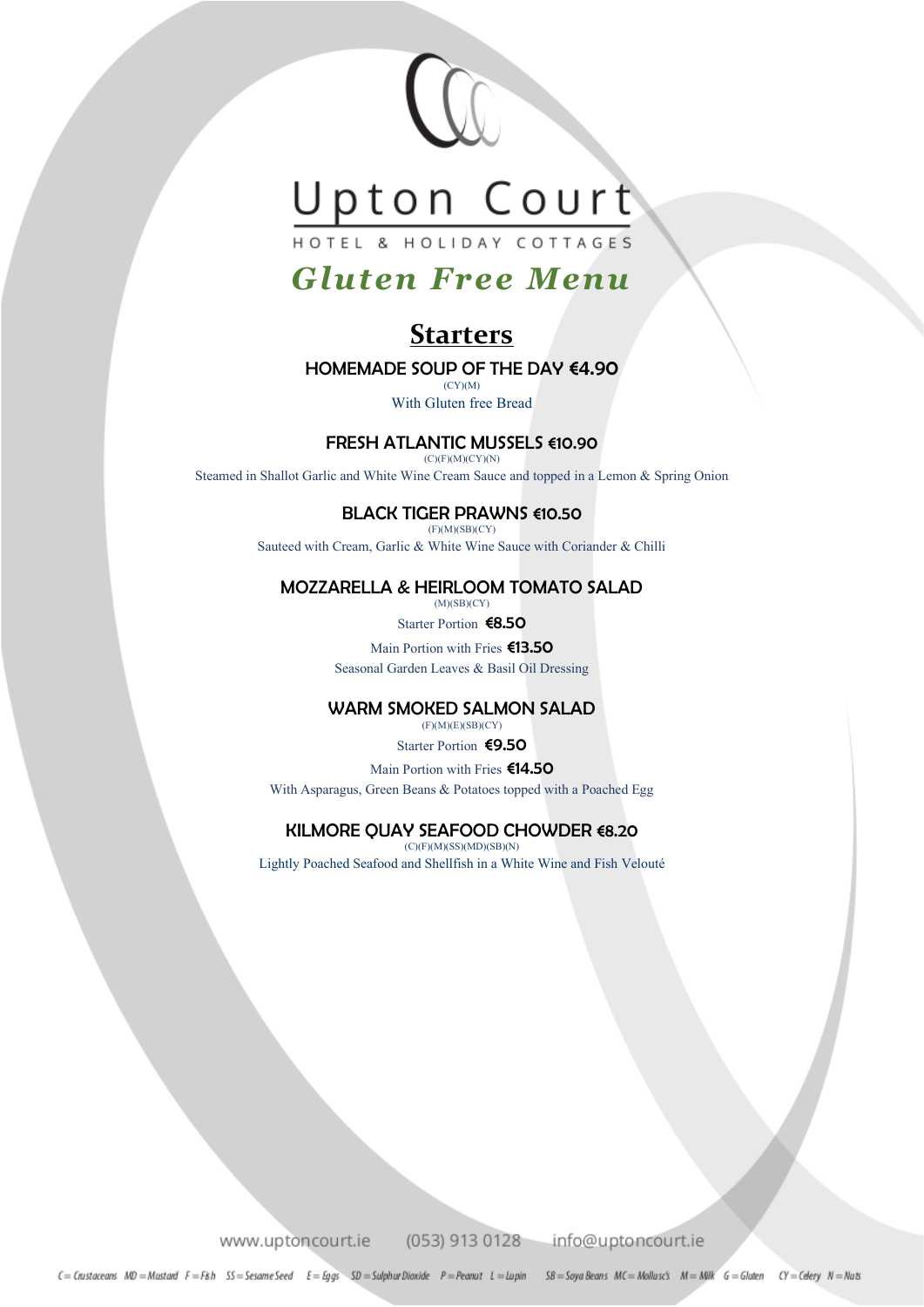

## *Gluten Free Menu*

## **Main Course**

#### DUO OF HAKE AND PRAWNS €23.90

 $(F)(M)(E)(SS)(SB)$ Served with Garlic Rosti Potatoes & a Tandoori Cream Sauce

#### MONKFISH & COCONUT CURRY €22.00

 $(F)(M)(SB)(CY)$ 

Monkfish Tail served in Curry Sauce with Broccoli, Courgette, Roasted Red Pepper, Coconut & Basmati Rice

Add - Tiger Prawns €25.00

#### ROAST LEG OF LAMB €17.50  $(SB)(E)(M)$

Served with Garlic Potatoes, Honey Roast Parsnips, Pea & Mint

#### MACAMORE BUFFALO BANGERS AND MASH €15.50

 $(M)(E)(SB)(CY)$ Buffalo Sausages with Scallion Mash with an onion Gravy.

#### PRIME ROAST BEEF €15.50

 $(G)(SB)(M)(E)$ Roast Sirloin of Beef served with a Red Wine jus

#### 8oz Ribeye Steak €28.00

 $(M)(G)(E)(SB)$ The Steak Lovers Steak is well Marbled and Juicy

#### 10oz Sirloin Steak €30.00 (M)(G)(E)(SB)

Our Sirloin Steak is Prime, Hearty and Full of Flavour

www.uptoncourt.ie (053) 913 0128 info@uptoncourt.ie

C= Crustaceans MD = Mustard F=F&h SS=SesameSeed E= Eggs SD = Sulphur Dioxide P=Peanut L = Lupin SB = Saya Beans MC = Mollusc's M = MWK G = Gluten CY = Celery N = Nuts